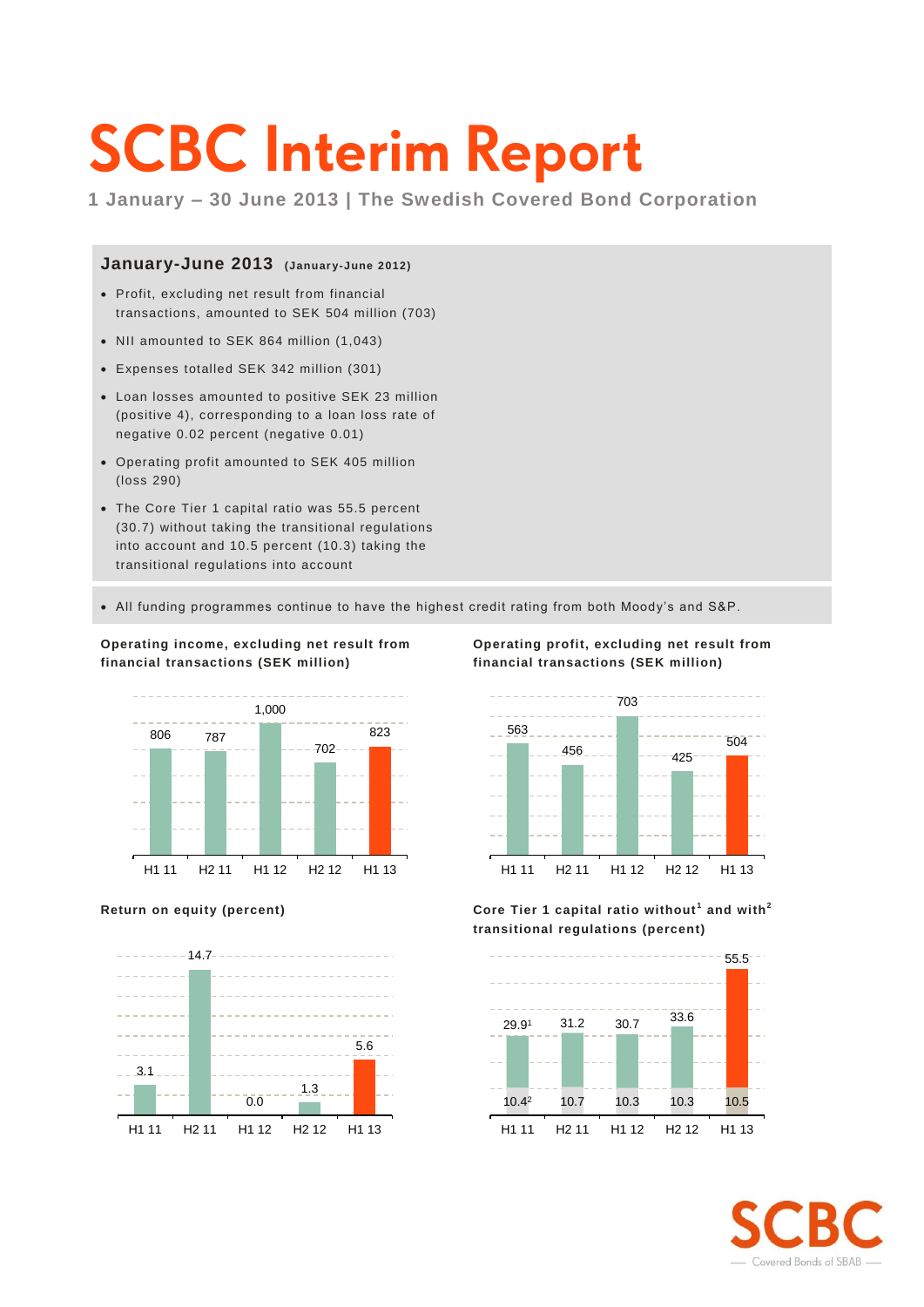### **Operations**

The Swedish Covered Bond Corporation, SCBC, is a wholly owned subsidiary of SBAB Bank AB (publ).

SCBC's operations focus primarily on the issuance of covered bonds in Swedish and international capital markets. The operation shall be conducted in such a manner as to comply with the requirements specified in the Covered Bonds Act (2003:1223) pertaining to the issuance of covered bonds and the Swedish Financial Supervisory Authority's regulation FFFS 2004:11.

### **Financial performance**

### **Performance for January-June 2013 compared with January-June 2012**

| Summary                                                       | 2013     | 2012    | 2012           |
|---------------------------------------------------------------|----------|---------|----------------|
| <b>SEK million</b>                                            | Jan-jun  | Jul-dec | Jan-jun        |
| Net interest income                                           | 864      | 744     | 1,043          |
| Net commission income                                         | $-41$    | $-43$   | $-43$          |
| Net result from financial transactions (Note 2)               | $-99$    | $-329$  | $-993$         |
| Other operating income                                        | $\Omega$ | 1       |                |
| <b>Total operating income</b>                                 | 724      | 373     | $\overline{7}$ |
| Costs                                                         | $-342$   | $-286$  | $-301$         |
| Loan losses, net (Note 3)                                     | 23       | 9       | 4              |
| <b>Operating profit/loss</b>                                  | 405      | 96      | -290           |
| Operating profit excl. net result from financial transactions | 504      | 425     | 703            |
| Tax                                                           | $-97$    | $-24$   | 76             |
| Profit/loss for the period                                    | 308      | 72      | $-214$         |
| <b>Balance sheet items</b>                                    |          |         |                |
| Lending to the public, SEK billion                            | 207.9    | 208.9   | 209.6          |
| Key figures                                                   |          |         |                |
| Core Tier 1 Capital ratio <sup>1)</sup>                       | 55.5%    | 33.6%   | 30.7%          |
| Rating, long-term funding                                     |          |         |                |
| Standard & Poor's                                             | AAA      | AAA     | AAA            |
| Moody's                                                       | Aaa      | Aaa     | Aaa            |

*1)Without transitional regulations*

### **Operating profit**

SCBC's operating profit excluding net result from financial transactions decreased by 28 percent to SEK 504 million (703). The decline in profit derived mainly from lower net interest income and higher costs. SCBC's operating profit amounted to SEK 405 million (loss 290). The increase is primarily attributable to the change in net result from financial transactions.

### **Net interest income and commission income**

SCBC's net interest income for the period was SEK 864 million (1,043). The lower net interest income is mainly due to increased financing costs for SCBC. Net commission income for the period amounted to an expense of SEK 41 million (expense 43), including a fee of SEK 32 million (33) for the government stability fund.

#### **Expenses**

SCBC's expenses totalled SEK 342 million (301). The increase in expenses is mainly attributable to higher costs for compensating SBAB for loan administration, which amounted to SEK 340 million (299).

#### **Loan losses**

Loan losses amounted to positive SEK 23 million (positive 4). This outcome is due to the redemption of collective provisions.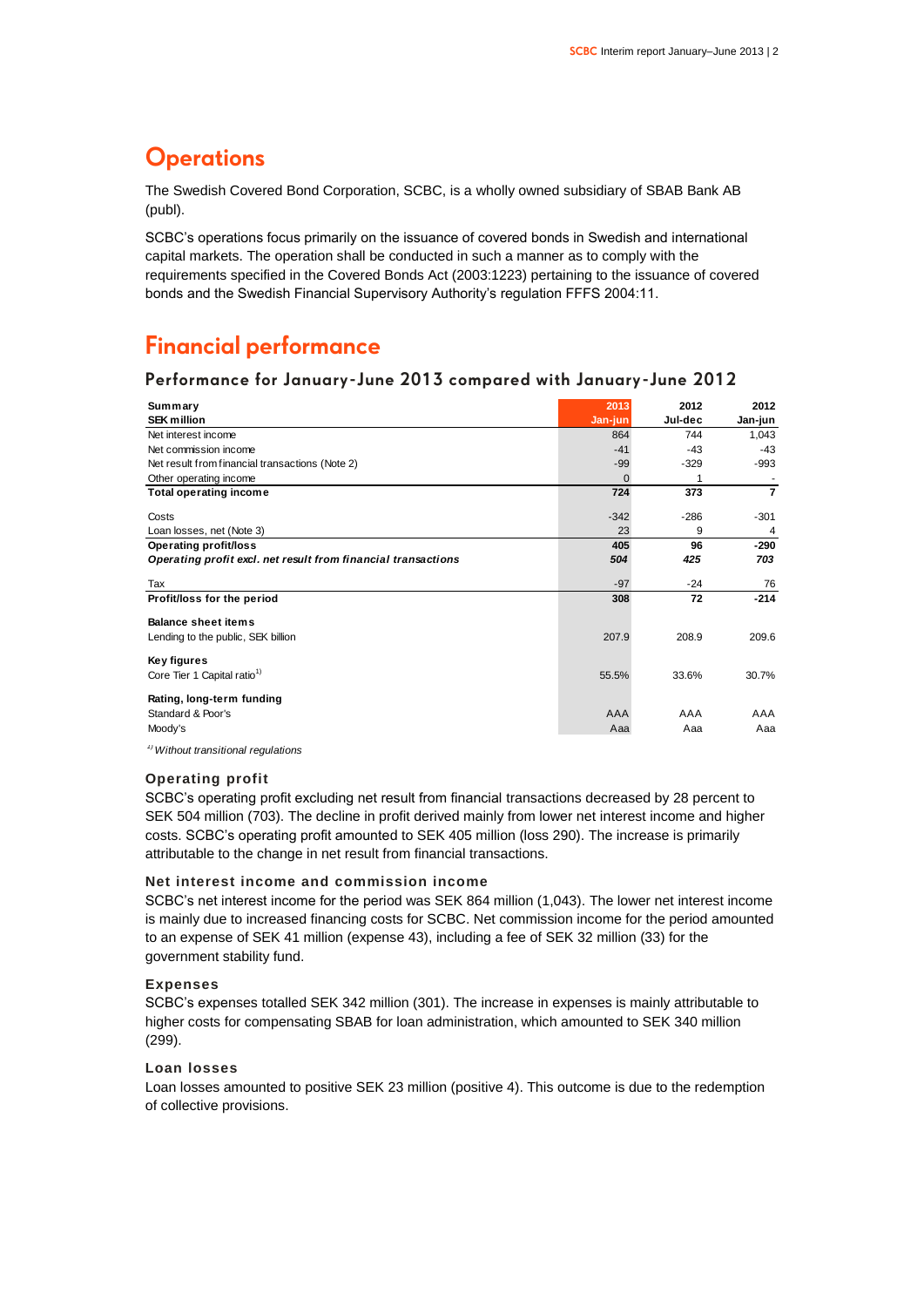#### **Net result of financial transactions**

Net result from financial transactions amounted to an expense of SEK 99 million (expense 993) for the period. The single greatest factor impacting earnings was unrealised market value changes on basis swaps. Basis swaps are used to minimise interest-rate and currency risks that arise in conjunction with funding in foreign currency. For further information on fair-value recognition of derivative instruments, see Note 2.

### **Lending**

SCBC does not conduct any new lending activities itself, and instead acquires loans from SBAB Bank on an ongoing basis or as required. The aim of securing these loans is to increase the collateral for investors who are holders of SCBC's covered bonds. SCBC's lending portfolio mainly comprises loans for residential mortgages, with the retail market as the largest segment. The portfolio contains no loans for purely commercial properties. Information regarding SCBC's lending, the cover pool, is published monthly on the website www.sbab.se.

#### **Funding**

SCBC's funding is conducted through the issuance of covered bonds, and to a certain extent through repo transactions.

The company uses three funding programmes: a Swedish mortgage bond programme for the issuance of covered bonds without a preset limit, a EUR 10 billion Euro Medium Term Covered Note Program (EMTCN program), and an AUD 4 billion Australian Covered Bonds Issuance Programme. All programmes have received the highest possible long-term ratings of Aaa and AAA from the rating agencies Moody's and Standard & Poor's.

Covered bonds are the SBAB Group's principal source of funding, and at 30 June, the total value of debt securities in issue under SCBC's lending programme was SEK 147.4 billion (150.0), distributed as follows: Swedish covered bonds SEK 88.1 billion (83.1) and the Euro Medium Term Covered Note Programme SEK 59.3 billion (66.9) During the quarter securities valued at SEK 16.6 billion were issued. At the same time, securities valued at SEK 9.6 billion were repurchased, while securities for SEK 10.6 billion matured. Alongside revaluations of liabilities due to changes in premiums/discounts, and changes in exchange rates for the SEK, this has caused issued securities to decline in value by SEK 5.5 billion.

#### **Capital adequacy and risk**

SCBC primarily recognises credit risk pursuant to the internal ratings-based approach (IRB approach) and operational and market risk in accordance with the standardised approach.

SCBC's capital adequacy ratio and core Tier 1 capital ratio under Pillar 1, with consideration for transitional regulations, amounted to 10.5 percent (10.3) at 30 June 2013. Without consideration for transitional regulations, the capital adequacy ratio and core Tier 1 capital ratio amounted to 55.5 percent (30.7). The increase is attributable to exposures to tenant-owner associations with turnover of less than EUR 50 million now being classified as household exposures. For other capital ratios, please refer to the table on page 8.

Due to the low risk in SCBC's operations the company is also well capitalised in accordance with forthcoming Basel III regulations.

Management of liquidity risks for SCBC is integrated with SBAB Bank. In addition, SCBC has a liquidity facility agreement with SBAB Bank, under which SCBC can borrow money for its operations from the Parent Company SBAB Bank, when necessary.

### **Other significant information**

### **Merger of sales units for corporate market and tenant-owner associations**

SCBC's Parent Company has a long history of financing multi-family dwellings, with a leading position in both the corporate and tenant-owner association markets. In order to build a strong and efficient unit for the financing of multi-family dwellings, in June SBAB therefore decided to merge the two sales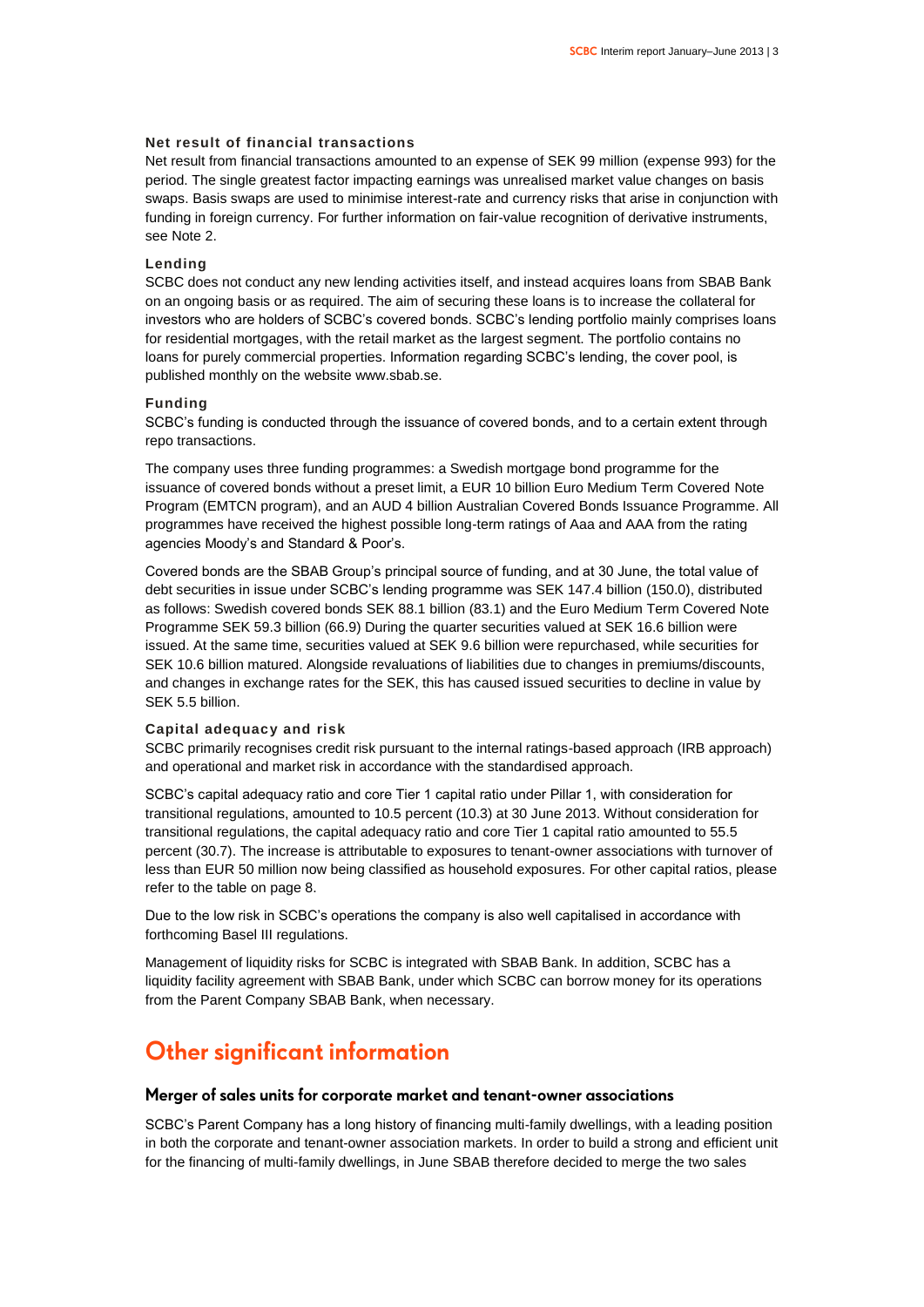units. In connection with this, SBAB has also decided to discontinue the on-going process to sell its corporate portfolio and to retain its lending operations to property companies as part of SBAB's housing financing offer.

### **Risks and uncertainties**

Although the uncertain European macroeconomic situation has affected SCBC's earnings, it has had no significant impact on the company's financial position. The functioning of the capital market has remained favourable despite the partial discontinuation of the ECB's support measures. However, future macroeconomic development in Europe remains uncertain.

The economic trend in Sweden is the primary risk factor for SCBC's future earnings capacity and the quality of its assets since the operation is mainly exposed to credit risks in the Swedish housing market. Household demand is showing stable growth, inflation remains low in part due to supportive measures, interest rates are low, while stock market and property prices are rising. The Swedish economy is sensitive to global economic developments and to conditions on the international financial markets. Risks regarding these factors are assessed to have decreased slightly. A strained housing market and high household indebtedness result in the economy also being sensitive to changes in interest rates and house prices. Risks regarding these factors are assessed to have increased slightly.

The management of interest-rate and currency risks entails some exposure to price risks.

For further information on SCBC's risks and risk management, please refer to the Risk Management section and Note 2 in the Annual Report for 2012.

### **Further information**

For further information please see SBAB's interim report for the same period.

### **Financial calendar**

Year-end report February 2014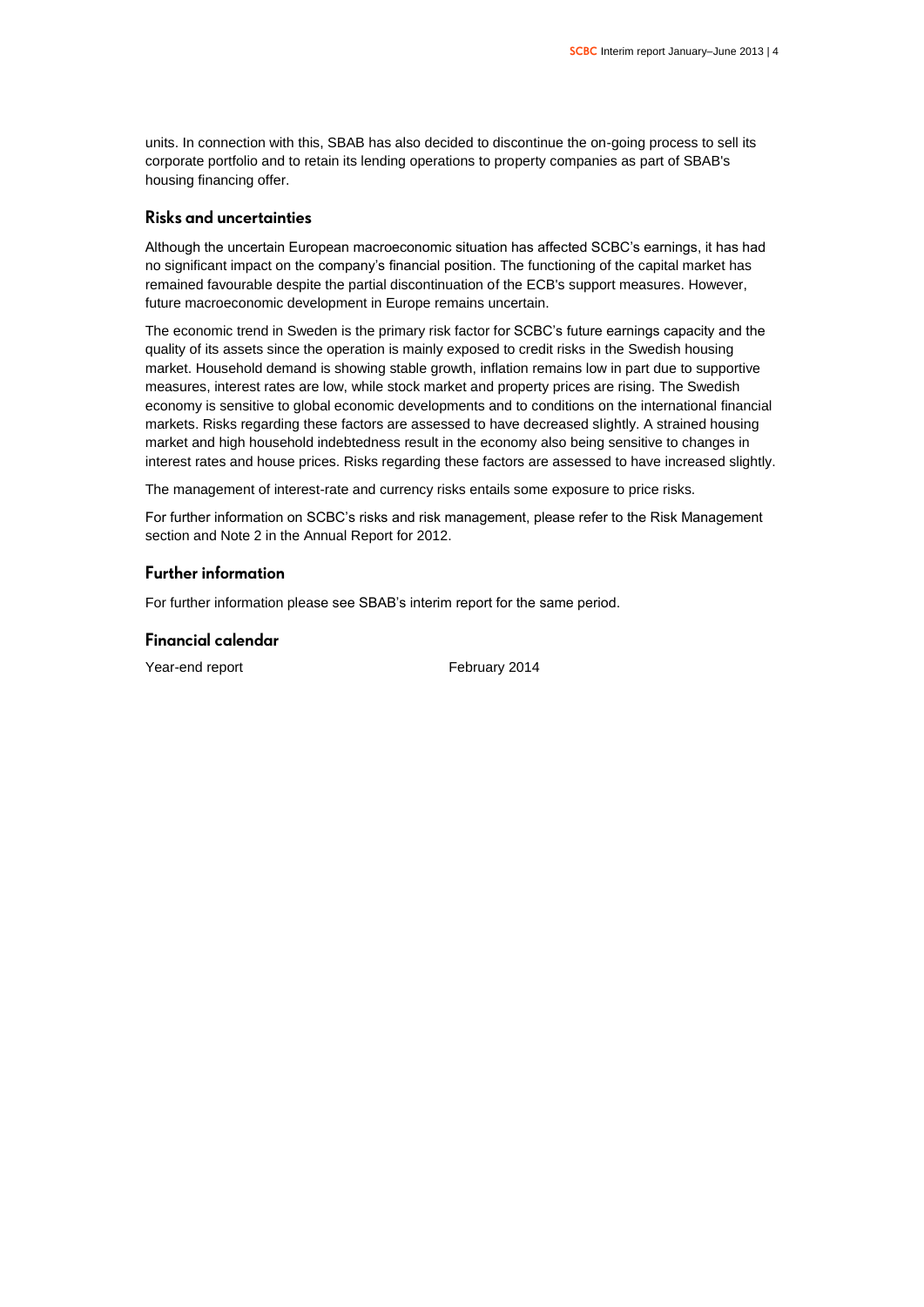The Board of Directors and CEO affirm that this interim report provides an accurate overview of the operations, financial position and performance of the company and describes the significant risks and uncertainties faced by the company.

Stockholm, 17 July 2013

Carl-Viggo Östlund Sarah Bucknell Christine Ehnström Chairman of the Board **Board Board member** Board member

Per O. Dahlstedt Lennart Krän Board member CEO

For more information, contact CEO Lennart Krän, +46 8 614 43 28, [lennart.kran@sbab.se.](mailto:lennart.kran@sbab.se)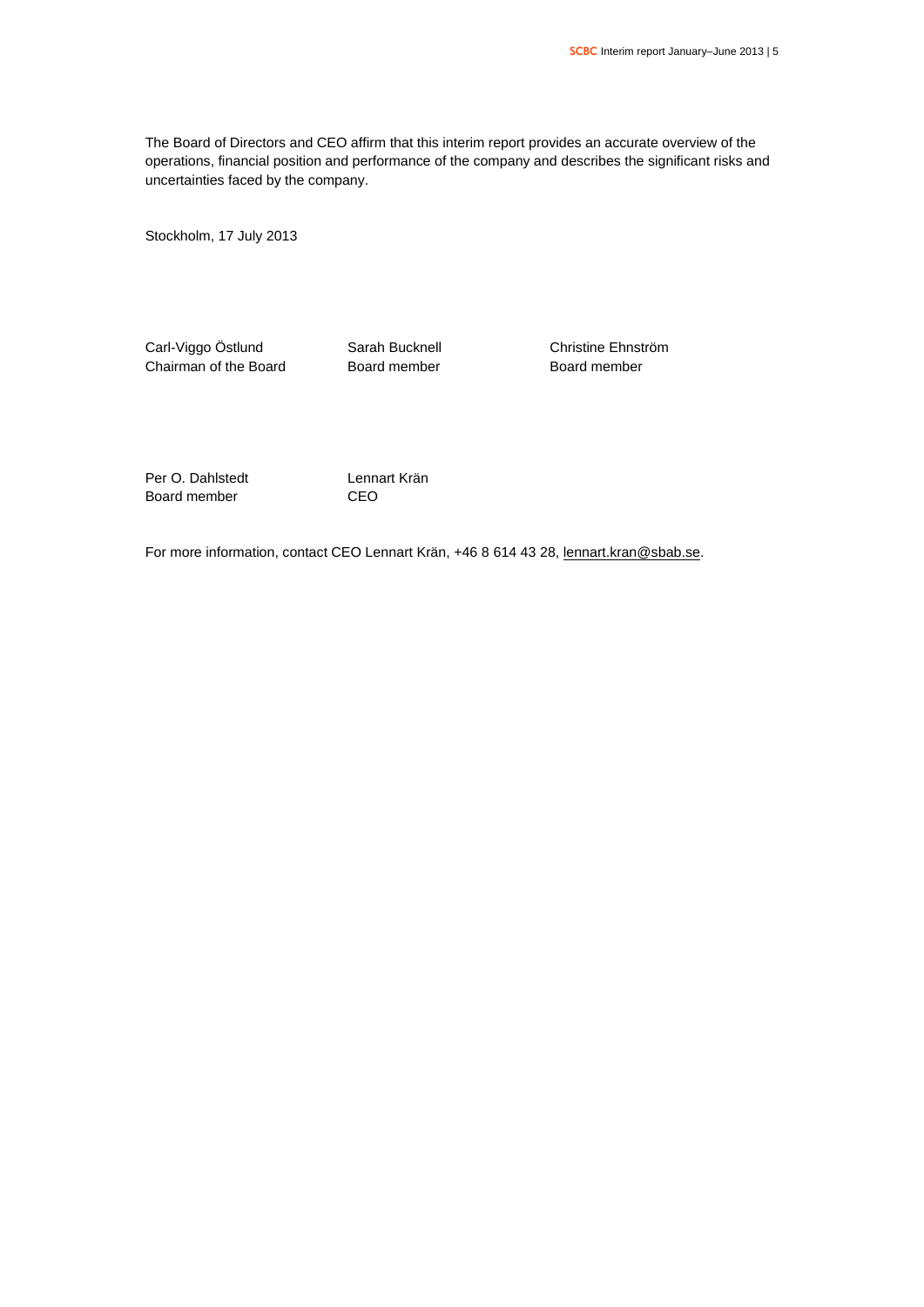### **Income statement**

|                                                 | 2013     | 2012     | 2012     | 2012     |
|-------------------------------------------------|----------|----------|----------|----------|
| <b>SEK million</b>                              | Jan-Jun  | Jul-Dec  | Jan-Jun  | Jan-Dec  |
| Interest income                                 | 3,132    | 3,666    | 4,236    | 7,902    |
| interest expense                                | $-2,268$ | $-2,922$ | $-3,193$ | $-6,115$ |
| Net interest income                             | 864      | 744      | 1,043    | 1,787    |
| Commission income                               | 4        | 5        | 5        | 10       |
| Commission expense                              | $-45$    | $-48$    | $-48$    | $-96$    |
| Net result from financial transactions (Note 2) | $-99$    | $-329$   | $-993$   | $-1,322$ |
| Other operating income                          | $\Omega$ | 1        |          | 1        |
| <b>Total operating income</b>                   | 724      | 373      | 7        | 380      |
| General administrative expenses                 | $-342$   | $-286$   | $-300$   | $-586$   |
| Other expenses                                  | $-0$     | -0       | $-1$     | $-1$     |
| Total expenses before loan losses               | $-342$   | $-286$   | -301     | $-587$   |
| Protit/loss before loan losses                  | 382      | 87       | $-294$   | $-207$   |
| Loan losses, net (Note 3)                       | 23       | 9        | 4        | 13       |
| <b>Operating profit/loss</b>                    | 405      | 96       | $-290$   | $-194$   |
| Tax                                             | $-97$    | $-24$    | 76       | 52       |
| Profit/loss for the period                      | 308      | 72       | $-214$   | $-142$   |

### **Statement of comprehensive income**

|                                           | 2013    | 2012    | 2012    | 2012    |
|-------------------------------------------|---------|---------|---------|---------|
| <b>SEK million</b>                        | Jan-Jun | Jul-Dec | Jan-Jun | Jan-Dec |
| Profit/loss for the period                | 308     | 72      | $-214$  | -142    |
| Other comprehensive income, net after tax |         |         |         |         |
| Total comprehensive income for the period | 308     | 72      | $-214$  | -142    |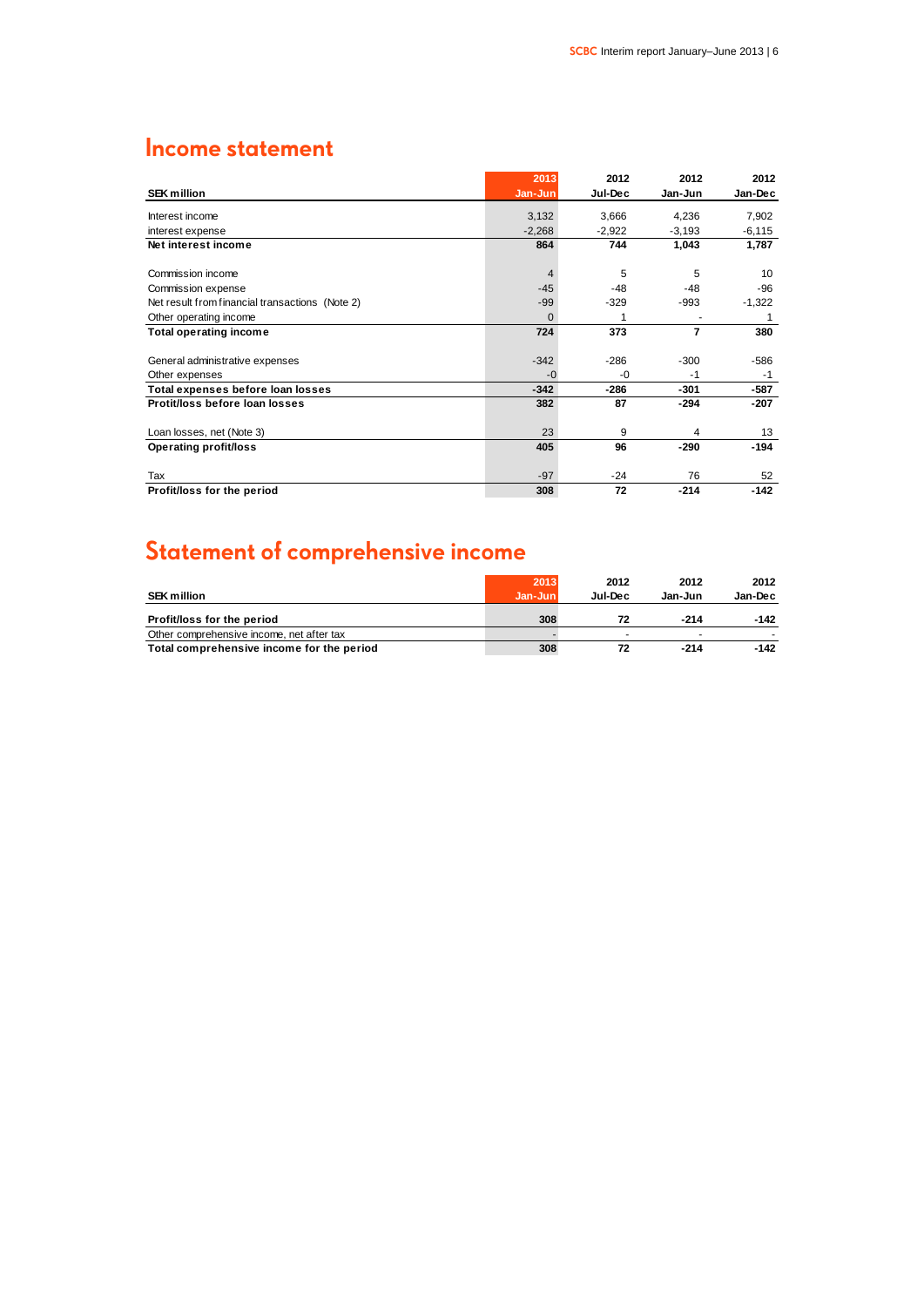### **Balance sheet**

| <b>SEK million</b>                                                | 30/06/2013 | 30/06/2012 | 31/12/2012     |
|-------------------------------------------------------------------|------------|------------|----------------|
| <b>ASSETS</b>                                                     |            |            |                |
| Lending to credit institutions                                    | 12,114     | 12,640     | 10,054         |
| Lending to the public (Note 4)                                    | 207,873    | 209,558    | 208,875        |
| Change in value of interest-rate-hedged items in portfolio hedges | 1,221      | 1,625      | 2,129          |
| Derivative instruments (Note 5)                                   | 4,539      | 8,240      | 9,578          |
| Other assets                                                      | 832        | 740        | 197            |
| Prepaid expenses and accrued income                               | 228        | 280        | 244            |
| <b>TOTAL ASSETS</b>                                               | 226,807    | 233,083    | 231,077        |
|                                                                   |            |            |                |
| <b>LIABILITIES AND EQUITY</b>                                     |            |            |                |
| Liabilities                                                       |            |            |                |
| Liabilities to credit institutions                                | 14,951     | 14,549     | 15,084         |
| Debt securities in issue                                          | 147,366    | 149,977    | 152,874        |
| Derivative instruments (Note 5)                                   | 6,135      | 8.317      | 9,806          |
| Other liabilities                                                 | 5          | 12         | 17             |
| Accrued expenses and prepaid income                               | 1,678      | 1,687      | 2,896          |
| Deferred tax liabilities                                          | 160        | 30         | $\overline{7}$ |
| Subordinated debt to the Parent Company (Note 9)                  | 45,413     | 47,792     | 39,602         |
| <b>Total liabilities</b>                                          | 215,708    | 222,364    | 220,286        |
|                                                                   |            |            |                |
| Equity                                                            |            |            |                |
| Share capital                                                     | 50         | 50         | 50             |
| Shareholder contribution                                          | 9.550      | 9,550      | 9,550          |
| Retained earnings                                                 | 1,191      | 1,333      | 1,333          |
| Profit/loss for the period                                        | 308        | $-214$     | $-142$         |
| <b>Total equity</b>                                               | 11,099     | 10,719     | 10,791         |
| <b>TOTAL LIABILITIES AND EQUITY</b>                               | 226,807    | 233,083    | 231,077        |
|                                                                   |            |            |                |
| <b>Memorandum items</b>                                           |            |            |                |
| Assets pledged for own liabilities                                | 204,671    | 210,905    | 203,010        |
|                                                                   |            |            |                |

## **Statement of changes in equity**

|                                           |    | Share Shareholder    | Retained | P/L for the | Total  |
|-------------------------------------------|----|----------------------|----------|-------------|--------|
| <b>SEK million</b>                        |    | capital Contribution | earnings | period      | equity |
| Opening balance, 1 January 2013           | 50 | 9,550                | 1,191    |             | 10,791 |
| Total comprehensive income for the period |    |                      |          | 308         | 308    |
| Closing balance, 30 June 2013             | 50 | 9,550                | 1,191    | 308         | 11,099 |
|                                           |    |                      |          |             |        |
|                                           |    | Share Shareholder    | Retained | P/L for the | Total  |
|                                           |    | capital Contribution | earnings | period      | equity |
| Opening balance, 1 January 2012           | 50 | 9,550                | 1,333    |             | 10,933 |
| Total comprehensive income for the period |    |                      |          | $-214$      | $-214$ |
| Closing balance, 30 June 2012             | 50 | 9,550                | 1.333    | $-214$      | 10,719 |
|                                           |    | Share Shareholder    | Retained | P/L for the | Total  |
|                                           |    | capital Contribution | earnings | period      | equity |
| Opening balance, 1 January 2012           | 50 | 9,550                | 1,333    |             | 10,933 |
| Total comprehensive income for the period |    |                      |          | $-142$      | $-142$ |
| Closing balance, 31 December 2012         | 50 | 9,550                | 1.333    | -142        | 10,791 |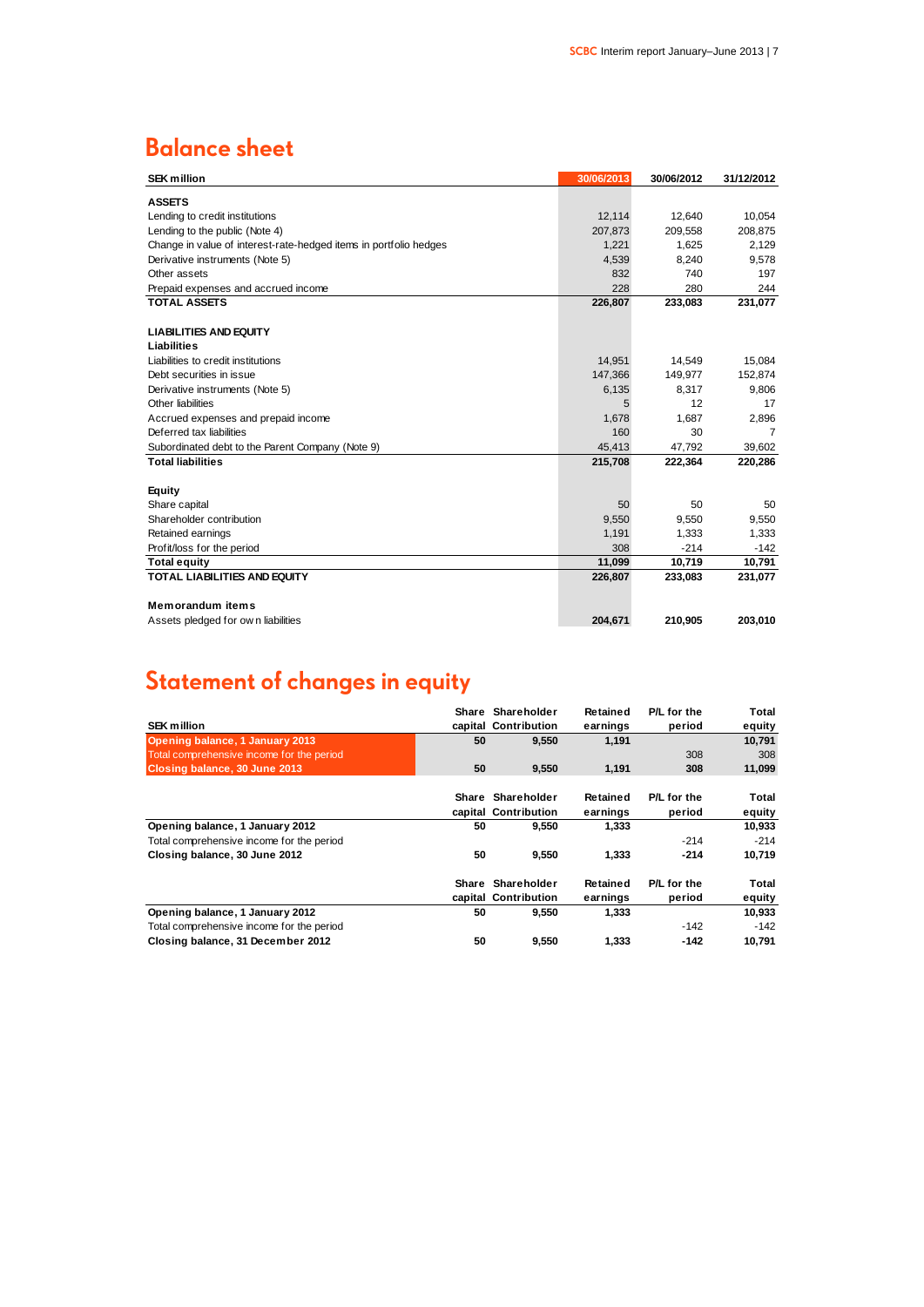### **Cash-flow statement**

|                                                          | 2013    | 2012                     | 2012     |
|----------------------------------------------------------|---------|--------------------------|----------|
| <b>SEK million</b>                                       | Jan-Jun | Jan-Jun                  | Jan-Dec  |
| Cash and cash equivalents at the beginning of the period | 10.054  | 11.562                   | 11.562   |
| Cash flow from operating activities                      | 2.060   | 1.588                    | -998     |
| Cash flow from investing activities                      |         | $\overline{\phantom{a}}$ |          |
| Cash flow from funding activities                        |         | $-510$                   | -510     |
| Increase/Decrease in cash and cash equivalents           | 2.060   | 1.078                    | $-1.508$ |
| Cash and cash equivalents at the end of the period       | 12.114  | 12.640                   | 10.054   |

*Cash and cash equivalents are defined as lending to credit institutions with a maturity not later than three months from the acquisition date.*

### **Capital base**

| <b>SEK million</b>                                                 | 30/06/2013 | 30/06/2012 | 31/12/2012 |
|--------------------------------------------------------------------|------------|------------|------------|
| Core Tier 1 capital                                                |            |            |            |
| Equity                                                             | 11.099     | 10.720     | 10.791     |
| Net reserves for IRB exposures                                     | $-35$      | $-101$     | -67        |
| Core Tier 1 capital                                                | 11.064     | 10.619     | 10.724     |
| Tier 1 capital                                                     | 11.064     | 10.619     | 10.724     |
| Tier 2 capital                                                     |            |            |            |
| Amount for capital base net efter deductible items and limit value | 11.064     | 10.619     | 10.724     |

### **Capital requirements**

| <b>SEK million</b>                                            | 30/06/2013 | 30/06/2012 | 31/12/2012   |
|---------------------------------------------------------------|------------|------------|--------------|
|                                                               |            |            |              |
| Credit risk recognised in accordance with IRB approach        |            |            |              |
| Exposures to corporates                                       | 549        | 1,794      | 1,597        |
| Retail exposures                                              | 672        | 511        | 555          |
| Total exposures in accordance with IRB approach               | 1,221      | 2,305      | 2,152        |
| Credit risk reported in accordance with standardised approach |            |            |              |
| Exposures to governments and central banks                    | 0          | 0          | $\Omega$     |
| Exposures to municipalities and comparable associations       |            | o          | <sup>0</sup> |
| Exposures to institutions                                     | 194        | 295        | 226          |
| Exposures to corporates                                       |            | 4          | 4            |
| Retail exposures                                              | 4          | 5          |              |
| Past due items                                                | 0          |            |              |
| Other items                                                   | 3          | 2          | 2            |
| Total exposures in accordance with standardised approach      | 203        | 306        | 233          |
| Risk in commercial portfolio                                  |            |            |              |
| <b>Operational risk</b>                                       | 171        | 153        | 167          |
| <b>Currency risk</b>                                          |            |            |              |
| Total minimum capital requirements                            | 1,595      | 2,764      | 2,552        |
| Addition to transitional rules                                | 6,808      | 5,453      | 5,745        |
| Total capital requirements according to transition rules      | 8,403      | 8,217      | 8,297        |

*In February 2013, SCBC's parent company SBAB received permission from Finansinspektionen (the Swedish Financial Supervisory Authority) to include tenant-owner associations with a turnover of less than EUR 50 million and with full collateral in the retail exposure category, and to apply an internal method for the calculation of Loss Given Default (LGD) for those exposures. Since this portfolio is secured, internal LGD is lower than that prescribed, resulting in a reduction in the minimum capital requirement without taking transitional regulations into account.*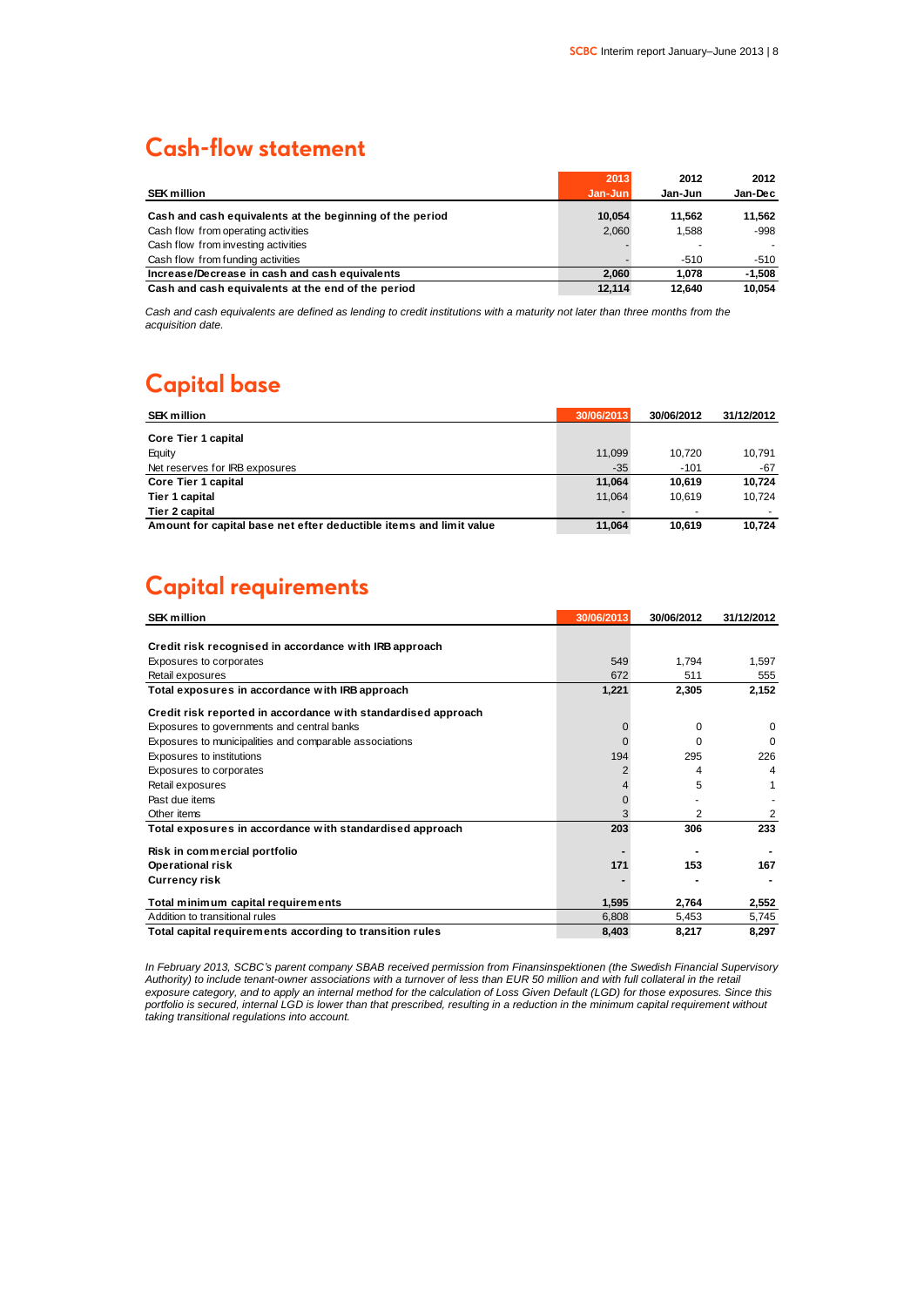### **Capital adequacy**

| <b>SEK million</b>        | 30/06/2013 | 30/06/2012 | 31/12/2012 |
|---------------------------|------------|------------|------------|
| Core Tier 1 capital       | 11,064     | 10,619     | 10,724     |
|                           |            |            |            |
| Tier 1 capital            | 11,064     | 10,619     | 10,724     |
| Total capital             | 11,064     | 10,619     | 10,724     |
| Without transition rules  |            |            |            |
| Risk-weighted assets      | 19,937     | 34.551     | 31,903     |
| Core Tier 1 capital ratio | 55.5%      | 30.7%      | 33.6%      |
| Tier 1 capital ratio      | 55.5%      | 30.7%      | 33.6%      |
| Capital adequacy ratio    | 55.5%      | 30.7%      | 33.6%      |
| Capital quotient          | 6.94       | 3.84       | 4.20       |
| With transition rules     |            |            |            |
| Risk-w eighted assets     | 105,033    | 102,712    | 103,714    |
| Core Tier 1 capital ratio | 10.5%      | 10.3%      | 10.3%      |
| Tier 1 capital ratio      | 10.5%      | 10.3%      | 10.3%      |
| Capital adequacy ratio    | 10.5%      | 10.3%      | 10.3%      |
| Capital quotient          | 1.32       | 1.29       | 1.29       |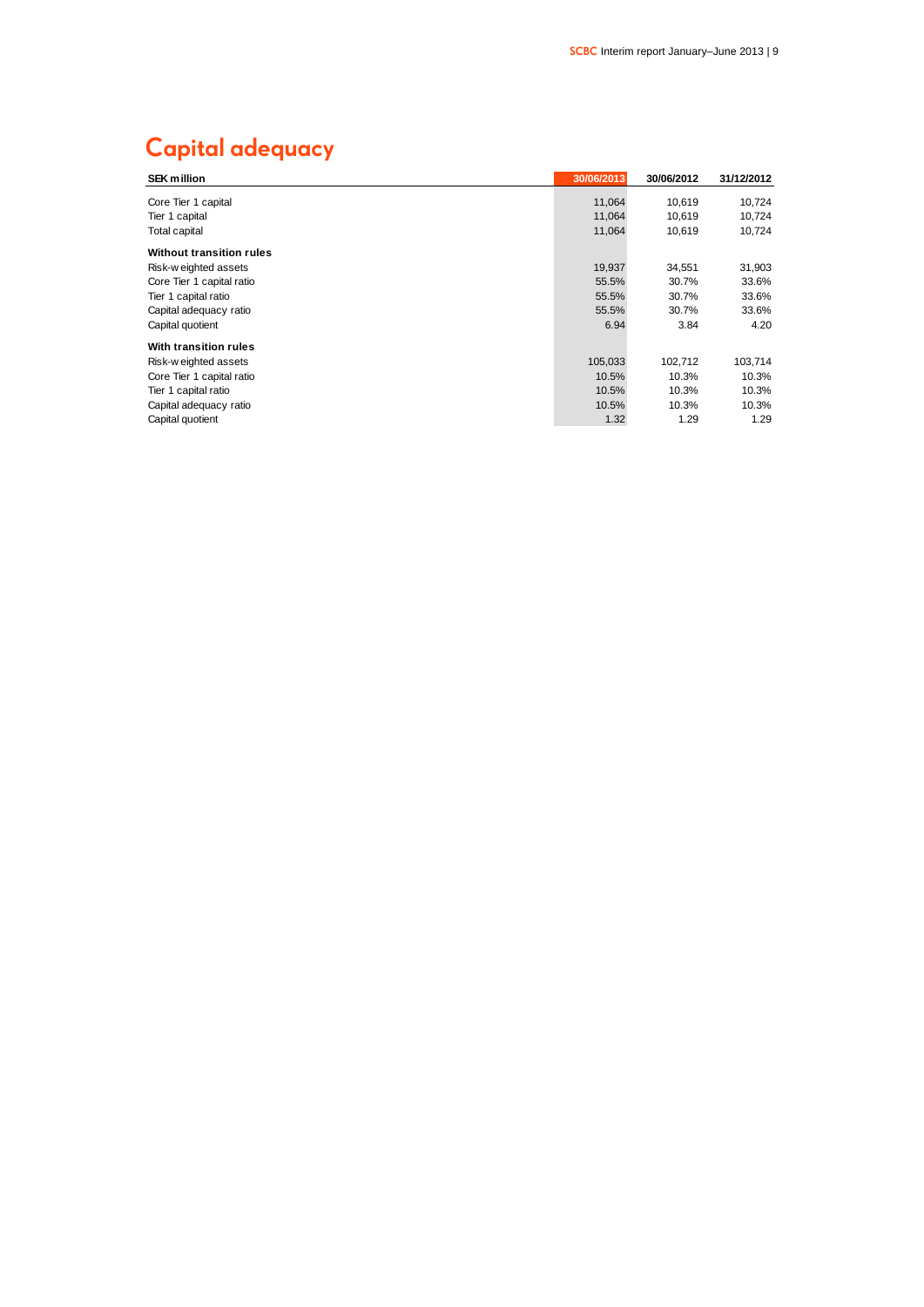### **Notes**

#### **Note 1 Accounting policies**

SCBC applies statutory IFRS, which means that the interim report has been prepared in compliance with IFRS subject to the additions and exceptions that ensue from the Swedish Financial Reporting Board's recommendation RFR 2 Accounting for Legal Entities, the Swedish Financial Supervisory Authority's regulations and general guidelines on the annual accounts of credit institutions and securities companies (FFFS 2008:25) and the Annual Accounts Act for Credit Institutions and Securities Companies.

Compared with 2012, a number of disclosure requirements have been changed, affecting the appearance and contents of the annual reports for 2013.

In IFRS 7, Financial Instruments: Additional disclosure requirements have been added regarding the offsetting of financial assets and liabilities. The disclosure requirements apply to all recognised financial instruments that are offset in accordance with item 42 in IAS 32, but also to recognised financial instruments covered by a legally binding framework agreement on offsetting or any similar agreement, regardless of whether or not they are offset in accordance with item 42 in IAS 32. During 2013, these disclosures shall also be made in the interim reports.

IFRS 13 Fair Value Measurement entails a new uniform standard for the assessment of fair value. Fair value is defined as the price that would be received to sell an asset or the price that would be paid to transfer a liability in an orderly transaction between market participants at the measurement date. The new standard has not resulted in any change in how SCBC established fair value and does not result in any new items to be measured at fair value. Beyond this, IFRS 13 contains extensive disclosure requirements that, as a consequence of an addition to IAS 34 Interim Financial Reporting, shall also, to a large extent, be provided in the interim reports.

In other regards, the accounting policies and calculation methods are unchanged compared with the 2012 Annual Report.

According to SCBCs preliminary assessment, new or changed international accounting policies which have not yet been applied will have a limited effect on the financial reports.

### **Note 2 Net result of financial transactions**

|                                                        | 2013    | 2012    | 2012    | 2012     |
|--------------------------------------------------------|---------|---------|---------|----------|
| <b>SEK million</b>                                     | Jan-Jun | Jul-Dec | Jan-Jun | Jan-Dec  |
| Gains/losses on interest-bearing financial instruments |         |         |         |          |
| - Change in value of hedged items in hedge accounting  | 810     | $-308$  | $-879$  | $-1.187$ |
| - Derivative instruments                               | $-912$  | 17      | -55     | $-38$    |
| - Loan receivables                                     | 34      | 39      | 36      | 75       |
| - Realised expense from financial liabilities          | $-32$   | $-77$   | $-94$   | $-171$   |
| <b>Currency translation effects</b>                    |         | 0       | -1      | -1       |
| <b>Total</b>                                           | -99     | -329    | -993    | $-1.322$ |

Changes in the market value of basis swaps are attributable to "Derivative instruments". All derivative instruments represent financial hedges of interest-rate risk and/or currency risk in funding or lending.

#### **Fair-value recognition**

The currency and interest-rate risk inherent in funding conducted in foreign currency is generally hedged throughout the maturity of the funding through currency interest-rate derivatives, known as basis swaps. According to IFRS, all derivative instruments are to be recognised at fair value (market value), with changes in fair value included in net result from financial instruments. Major variations in the actual market value between reporting periods could result in significant changes in the carrying amount and thus also in capital adequacy. However, changes in the form of losses/gains remain unrealised as long as the basis swap is not closed prematurely. In cases where the derivative is held to maturity, earnings are not affected by the accumulated changes since the market value of each derivative contract starts and ends at zero. Most of SCBC's basis swaps are held to maturity.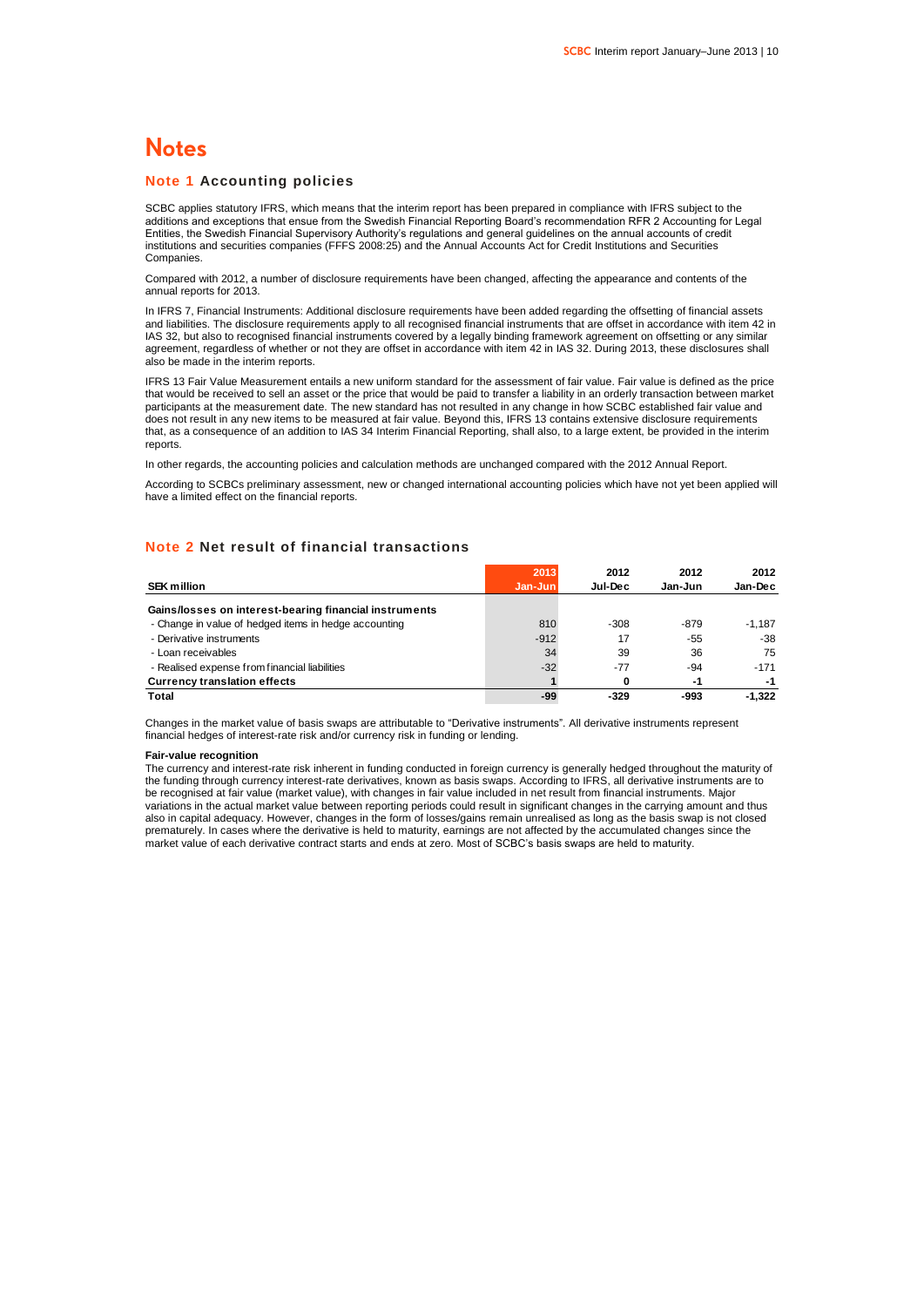### **Note 3 Loan losses, net**

|                                                                       | 2013    | 2012    | 2012    | 2012    |
|-----------------------------------------------------------------------|---------|---------|---------|---------|
| <b>SEK million</b>                                                    | Jan-Jun | Jul-Dec | Jan-Jun | Jan-Dec |
| <b>CORPORATE MARKET</b>                                               |         |         |         |         |
| <b>COLLECTIVE PROVISION FOR CORPORATE MARKET LOANS</b>                |         |         |         |         |
| Allocations to/redemption of collective provisions                    | 5       | 5       | -6      | -1      |
| Guarantees                                                            | 3       | -1      | -6      | $-7$    |
| Net income/cost for the period for collective provisions for          | 8       | 4       | $-12$   | -8      |
| corporate market loans                                                |         |         |         |         |
| <b>RETAIL MARKET</b>                                                  |         |         |         |         |
| INDIVIDUAL PROVISION FOR RETAIL MARKET LOANS                          |         |         |         |         |
| Write-off of confirmed loan losses for the period                     |         |         | $-3$    | $-3$    |
| Reversal of prior year provisions for probable loan losses recognised |         |         |         |         |
| as confirmed loan losses in the financial statements for the period   |         |         | 3       | 3       |
| Provision for probable loan losses for the period                     |         |         |         |         |
| Net cost for the period for individual provisions for retail          |         |         | 0       | 0       |
| market loans                                                          |         |         |         |         |
| <b>COLLECTIVE PROVISION FOR RETAIL MARKET LOANS</b>                   |         |         |         |         |
| Write-off of confirmed loan losses for the period                     | -1      | $-1$    | $-1$    | $-2$    |
| Recoveries in respect of confirmed loan losses in prior years         |         |         |         |         |
| Allocation to/redemption of collective provisions                     | 18      | 12      | 21      | 33      |
| Guarantees                                                            | $-2$    | -6      | $-4$    | $-10$   |
| Net income/cost for the period for collective provisions for          | 15      | 5       | 16      | 21      |
| retail market loans                                                   |         |         |         |         |
| NET INCOME/COST FOR THE PERIOD FOR LOAN LOSSES                        | 23      | 9       | 4       | 13      |

*Guarantees pertain to received or anticipated receivables from the Swedish National Housing Credit Guarantee Board, insurance companies and banks.*

### **Note 4 Lending to the public**

| Note 4 Lending to the public                                      |            |                  |            |            |            |                  |
|-------------------------------------------------------------------|------------|------------------|------------|------------|------------|------------------|
|                                                                   | 30/06/2013 |                  | 30/06/2012 |            | 31/12/2012 |                  |
| <b>SEK million</b>                                                | Lendina    | <b>Provision</b> | Lending    | Provision  | Lending    | <b>Provision</b> |
| Single-family dw ellings and holiday homes                        | 85,012     | $-58$            | 83,374     | -73        | 84,471     | -68              |
| Tenant-ow ner rights                                              | 53,793     | $-32$            | 50,253     | -44        | 51,650     | $-39$            |
| Tenant-ow ner associations                                        | 45,557     | $-5$             | 46,577     | $-15$      | 46,668     | $-6$             |
| Private multi-family dw ellings                                   | 19,668     | $-3$             | 24,412     | $-14$      | 21,688     | $-8$             |
| Municipal multi-familiy dw ellings                                | 3,862      |                  | 4,998      |            | 4,439      |                  |
| Commercial properties                                             | 79         |                  | 90         |            | 80         |                  |
| Provision for probable loan losses                                | $-98$      |                  | $-146$     |            | $-121$     |                  |
| Total                                                             | 207,873    | -98              | 209,558    | $-146$     | 208.875    | $-121$           |
| Doubtful and non-performing loan receivables                      |            |                  |            | 30/06/2013 | 30/06/2012 | 31/12/2012       |
| a) Doubtful loan receivables                                      |            |                  |            |            |            |                  |
| b) Specific provisions for individually measured loan receivables |            |                  |            |            |            |                  |
| c) Collective provisions for corporate market loans               |            |                  |            | 8          | 29         | 14               |
| d) Collective provisions for retail market loans                  |            |                  |            | 90         | 117        | 107              |
| e) Total provisions (b+c+d)                                       |            |                  |            | 98         | 146        | 121              |
| f) Doubtful loan receivables after individual provisions (a-b)    |            |                  |            |            |            |                  |
| g) Provision ratio for individual provisions (b/a)                |            |                  |            |            |            |                  |

### **Note 5 Derivative instruments**

|                                           | <b>Assets</b><br>measured at measured at | Liabilities    | <b>Total</b><br>nominal |
|-------------------------------------------|------------------------------------------|----------------|-------------------------|
| <b>SEK million</b>                        | fair value                               | fair value     | amount                  |
| Interest-rate related<br>Currency related | 3.321<br>1.218                           | 1.864<br>4.271 | 168,925<br>54,819       |
| <b>Total</b>                              | 4,539                                    | 6.135          | 223.744                 |

Currency interest-rate swaps are classified as interest-rate-related derivative instruments.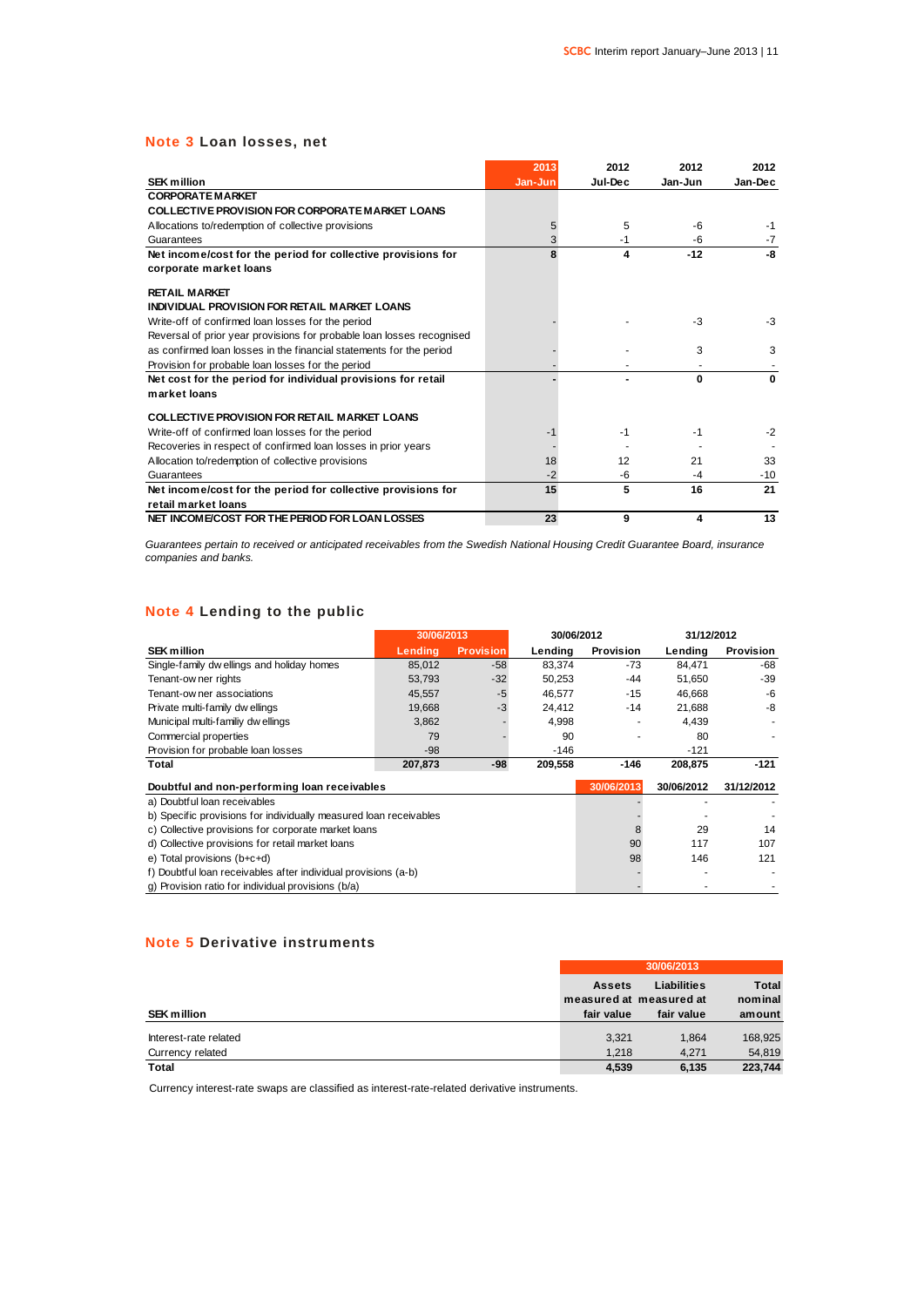### **Note 6 Classification of financial instruments**

|                                                            |               |            | 30/06/2013        |         |                   |
|------------------------------------------------------------|---------------|------------|-------------------|---------|-------------------|
|                                                            |               | Hedge-     |                   |         |                   |
|                                                            | <b>Assets</b> | accounted  |                   |         |                   |
|                                                            | measured      | derivative |                   |         |                   |
| <b>Financial assets</b>                                    | at fair value | instru-    | Loan              |         | <b>Total fair</b> |
| <b>SEK million</b>                                         | through P/L   |            | ments receivables | Total   | value             |
| Lending to credit institutions                             |               |            | 12.114            | 12.114  | 12.114            |
| Lending to the public                                      |               |            | 207,873           | 207.873 | 210.138           |
| Change in value of interest-rate-hedged items in portfolio |               |            | 1.221             | 1.221   |                   |
| Derivative instruments                                     | 20            | 4.519      |                   | 4.539   | 4,539             |
| Other assets                                               |               |            | 832               | 832     | 832               |
| Prepaid expenses and accrued income                        |               |            | 228               | 228     | 228               |
| Total                                                      | 20            | 4.519      | 222.268           | 226.807 | 227.851           |

|                                         | 30/06/2013    |                     |             |         |                   |
|-----------------------------------------|---------------|---------------------|-------------|---------|-------------------|
|                                         | Liabilities   | Hedge-<br>accounted |             |         |                   |
|                                         | measured      | derivative          | Other       |         |                   |
| <b>Financial liabilities</b>            | at fair value | instru-             | financial   |         | <b>Total fair</b> |
| <b>SEK million</b>                      | through P/L   | ments               | liabilities | Total   | value             |
| Liabilities to credit institutions      |               |                     | 14.951      | 14.951  | 14.951            |
| Debt securities in issue                |               |                     | 147.366     | 147.366 | 146,864           |
| Derivative instruments                  | 866           | 5.269               |             | 6.135   | 6,135             |
| Other liabilities                       |               |                     | 5           | 5       | 5                 |
| Accrued expenses and prepaid income     |               |                     | 1.678       | 1.678   | 1,678             |
| Subordinated debt to the Parent Company |               |                     | 45.413      | 45.413  | 45.413            |
| Summa                                   | 866           | 5.269               | 209.413     | 215.548 | 215.041           |

### **Note 7 Information about fair value**

| <b>SEK million</b>                | Quoted market<br>prices (Level 1) | Other<br>observable<br>market data<br>(Level 2) | Unobservable<br>market data<br>(Level 3) | <b>Total</b> |
|-----------------------------------|-----------------------------------|-------------------------------------------------|------------------------------------------|--------------|
| <b>Assets</b>                     |                                   |                                                 |                                          |              |
| Derivatives in the category trade |                                   | 20                                              |                                          | 20           |
| Other derivatives                 |                                   | 4,519                                           |                                          | 4,519        |
| Total                             |                                   | 4,539                                           |                                          | 4,539        |
| Liabilities                       |                                   |                                                 |                                          |              |
| Derivatives in the category trade |                                   | 866                                             |                                          | 866          |
| Other derivatives                 |                                   | 5,269                                           |                                          | 5,269        |
| <b>Total</b>                      |                                   | 6,135                                           |                                          | 6,135        |

In the table, financial assets and liabilities recognised at fair value in the balance sheet are divided on the basis of the measurement methods used.

#### **Quoted market prices (Level 1)**

Measurement at quoted prices on an active market. A market is deemed to be active where prices are available with satisfactory regularity. This valuation method is currently not used for any assets or liabilities.

#### **Measurement based on observable market data (Level 2)**

Measurement aided by external market information, such as quoted interest rates or prices for closely related instruments. This group includes all non-quoted derivative instruments.

#### **Measurement based in part on unobservable market data (Level 3)**

Measurement whereby a material component of the model is based on estimates or assumptions that do not originate directly from<br>the market. This method is currently not used for any assets or liabilities.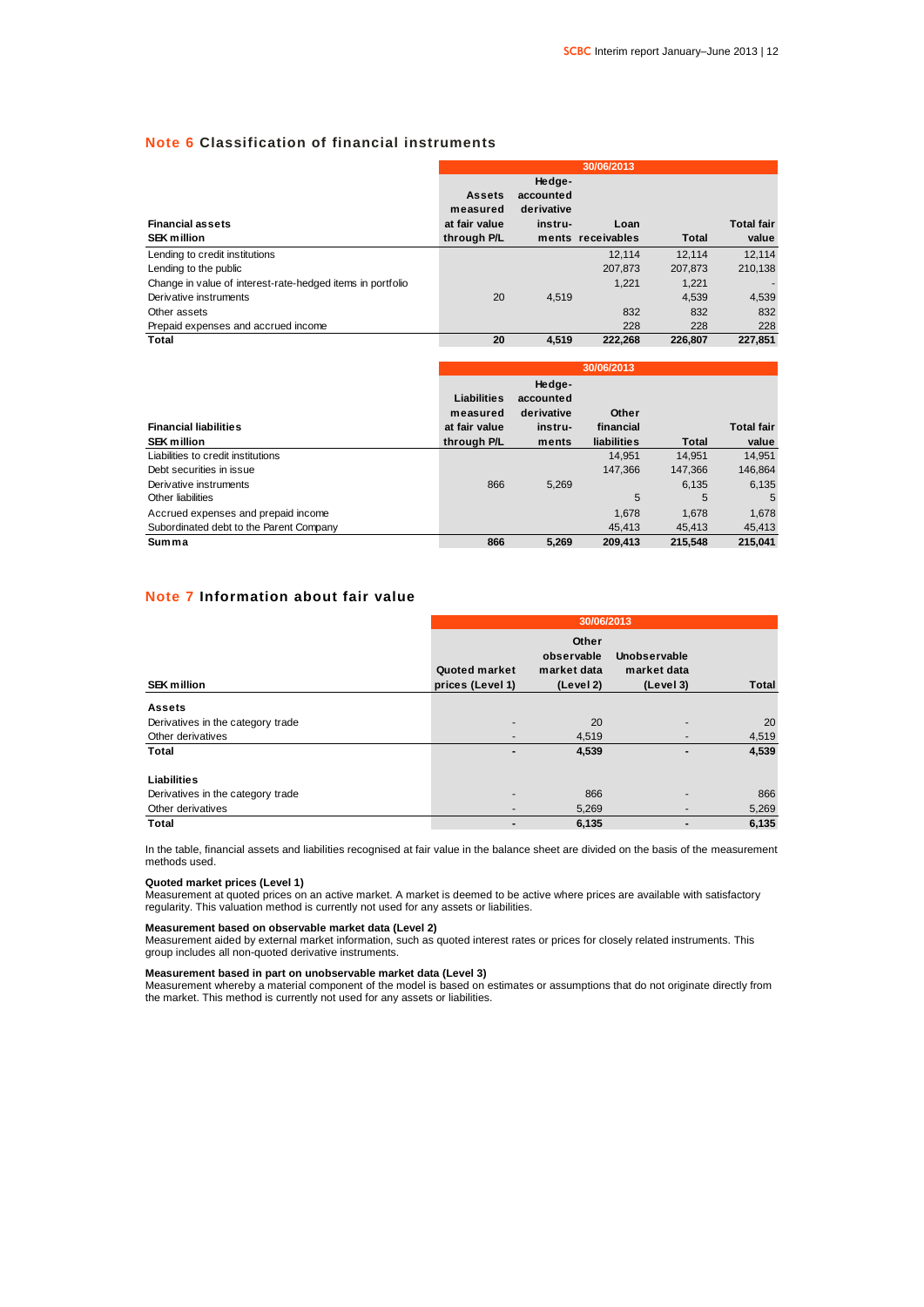### **Note 8 Information about offsetting**

Disclosure by type of instrument.

|                        | 30/06/2013                                                                                             |                                                          |                 |                   |            |  |
|------------------------|--------------------------------------------------------------------------------------------------------|----------------------------------------------------------|-----------------|-------------------|------------|--|
|                        | Financial assets and liabilities covered by a legally binding agreement regarding netting or a similar |                                                          |                 |                   |            |  |
|                        | agreement but that are not offset in the balance sheet                                                 |                                                          |                 |                   |            |  |
|                        |                                                                                                        | Related amounts that are not offset in the balance sheet |                 |                   |            |  |
|                        | <b>Amount</b>                                                                                          |                                                          | Provided $(+)/$ |                   |            |  |
|                        | recognised in                                                                                          |                                                          | Received (-)    | Provided (+)/     |            |  |
|                        | the balance                                                                                            | <b>Financial</b>                                         | collateral -    | Received (-) cash |            |  |
| <b>SEK million</b>     | sheetl                                                                                                 | instruments                                              | securities      | collateral        | Net amount |  |
| <b>Assets</b>          |                                                                                                        |                                                          |                 |                   |            |  |
| Derivative instruments | 4,539                                                                                                  | $-3,061$                                                 |                 | $-836$            | 642        |  |
| Repos                  | 12,112                                                                                                 | $-11.760$                                                | $-352$          |                   | $\Omega$   |  |
| Liabilities            |                                                                                                        |                                                          |                 |                   |            |  |
| Derivative instruments | $-6,135$                                                                                               | 3,061                                                    |                 |                   | $-2,695$   |  |
| Repos                  | $-13,961$                                                                                              | 11.760                                                   | 2.201           |                   |            |  |
| Total                  | $-3,445$                                                                                               | $\bf{0}$                                                 | 1.849           | $-836$            | $-1,470$   |  |

### **Note 9 Subordinated debt to Parent Company**

| <b>SEK million</b>                      | 30/06/2013 | 30/06/2012 | 31/12/2012 |
|-----------------------------------------|------------|------------|------------|
| Subordinated debt to the Parent Company | 45.413     | 47.792     | 39.602     |
| Total                                   | 45.413     | 47.792     | 39.602     |

**Terms and conditions governing subordination**

The subordinated debt was issued by the Parent Company. The subordinated debt is the subordinate to the company's other liabilities in the event of bankruptcy or liquidation, which means that it carries an entitlement to payment after other claimants have received payment.